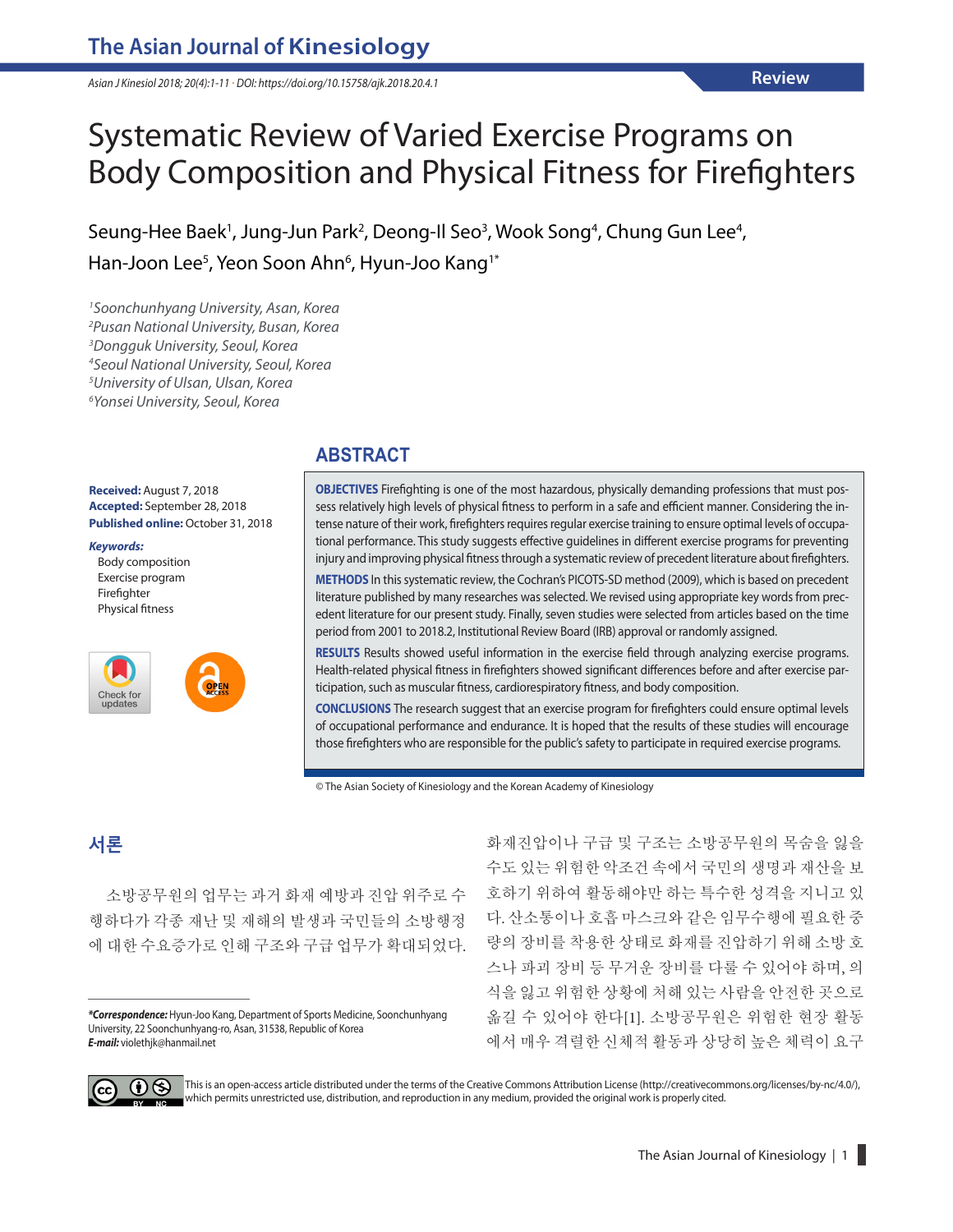되는 직업군 중에 하나이다[2]. 이러한 특수성으로 국내 소방공무원들은 업무 중 순직, 공·사상, 외상 후 스트레스 등으로 매우 고통받고 있으며, 소방공무원의 순직 및 공· 사상 현황을 보면, 다른 어떤 직종보다 질병 발생 및 사고 의 위험이 높은 것으로 보고되고 있다[3]. 긴급하고 위험 한 화재 진압 시 소방공무원의 근골격계 부상과 체력 부 족은 인명 구조능력을 떨어지게 하므로 각종 위험요인으 로 소방공무원을 보호하기 위해서는 체력증진은 선택이 아닌 필수라 할 수 있다[4].

소방방재청 훈련 128호의 "소방활동 안전관리 규정" 제20조에는 "소방공무원은 자신에게 적합한 체력단련 및 건강관리를 해야 한다"고 명시하고 있으며, 2004년 개정된 동령의 "소방공무원 체력관리 규칙"에 의해 매년 소방공무원 체력검정을 실시하도록 규정되어 있다[5]. 하지만 소방공무원 근무규칙에 제시된 소방공무원 근무 일과표 예시에 따르면, 외근 근무 일과 중에 체력관리 시 간은 1시간만이 편성되어 있고[3], "소방공무원 체력관 리 규칙"에 따라 소방본부, 소방학교, 소방서는 체력관리 기관으로 소속 소방공무원의 체력관리 프로그램을 운영 하고 있으나, 소방공무원 체력요구 기준에 부합할 수 있 는 과학적이고 체계적인 체력향상 프로그램은 상당히 미 흡한 실정이다. 현행 소방공무원의 체력단련을 위한 각종 프로그램은 소방직무와 현장 활동과의 관련성이 적고 체 력측정 기준도 부적합하므로 소방 현장 활동상 필요한 체 력을 갖추기 위하여 과학적 근거에 의한 교육프로그램의 필요성을 강조하였다[6]. 소방공무원의 체력과 건강상태 가 임무수행 중 근관절 부상과 관련이 있으므로 체력과 건강유지 프로그램의 개발과 도구화에 대한 필요성을 강 조하였는데, 이는 소방공무원을 위한 실질적인 운동프로 그램들이 매우 부족하다는 사실을 반증한다[7].

소방공무원의 직무수행 환경과 활동조건은 물리적으 로 위험환경에 노출되어 있기 때문에 소방업무수행을 위 한 최소한의 체격 및 체력을 제시하고 있다[8]. 국외연구 에 따르면, 소방공무원의 체력수준이 높을수록 구조업무 수행 성공률이 높다고 하였고[9], 다른 연구에서도 소방 대원의 화재 구조 현장에서 임무수행 능력과 체력과의 높 은 상관성을 규명하였다[10]. 선진국에서 소방공무원을 선발하기 위한 실시하는 CPAT(Candidate Physical Ability Test)와 생리적인 요인을 분석한 결과, CPAT를 통과한 합 격생은 최대산소섭취량과 최고파워가 매우 높았으며, 상지 근력, 심박수 반응 등도 상관이 있음을 보고하였다 [11]. 즉, 소방현장에서 부상을 최소화하고 효율적으로 안전하게 임무를 수행하기 위해서는 소방 활동에 적합한 체력을 갖추고 있어야만 하며, 이를 위해서는 적절한 운 동프로그램과 규칙적인 실천을 통해서만 가능하다고 하 겠다. 안전하고 성공적인 임무수행은 격하고 위험한 신 체활동을 무리 없이 수행할 수 있는 소방공무원의 체력 적 능력에 따라 좌우되기 때문이다[12]. 최근 들어 소방 공무원의 현장 활동과 관련된 직무는 사회 환경의 변화 와 함께 절대적인 체력이 필요하며, 각종 소방현장에서 부상을 낮추고 안전하게 임무를 수행하기 위해서는 일정 수준 이상의 체력과 이를 위한 지원이 절실하게 필요한 상황이다.

따라서 본 연구의 목적은 소방공무원 업무 중 발생할 수 있는 부상을 최소화하고 현장 활동을 효율적으로 수행 하기 위한 체력증진 운동프로그램 연구를 체계적으로 고 찰하여 프로그램의 효과성을 검증하고자 하였으며, 검증 한 자료를 근거로 하여 소방공무원의 체력관리와 증진에 필요한 자료를 제공하고자 한다.

#### **연구 방법**

국내·외에서 수많은 저자들에 의해 출판된 연구의 체 계적 고찰을 위해 문헌 검토 기준을 정하고 문헌 검색 및 선별 방법에 따라 논문을 선정하였으며, 본 연구의 체계 적 고찰에 대한 연구방법은 다음과 같다.

#### **문헌 검토 기준**

Cochran's PICOTS-SD(Participants, Interventions, Comparisons, Outcomes, Timing, Setting, Study Design) method(2009)에 따라 문헌 검토 기준을 선정하고 본 연구에 적합하게 수정하여 진행하였다[13]. 수정한 선정기준에 따르면, 연구 대상자(P)는 소방공무원, 중재 방법(I)은 구 조화된 운동 또는 재활 프로그램, 비교군(C)은 비교집단 이나 전·후 처치 비교, 결과(O)는 체력요소나 연구 목적 과 관련된 효과, 시점(T)은 연구 진행 전과 후 또는 전, 중, 후, 세팅(S)은 소방기관 내에서나 피트니스센터 등 지역 사회 대상, 연구 설계(SD)는 무선할당통제연구나 IRB 승 인을 받은 실험설계로 정하였다. 소방공무원을 대상으로 운동프로그램 효과의 체계 연구를 위하여 밀접하게 연관 되어 있는 단어와 신뢰성과 타당성이 있는 연구를 포함범 위로 하였다.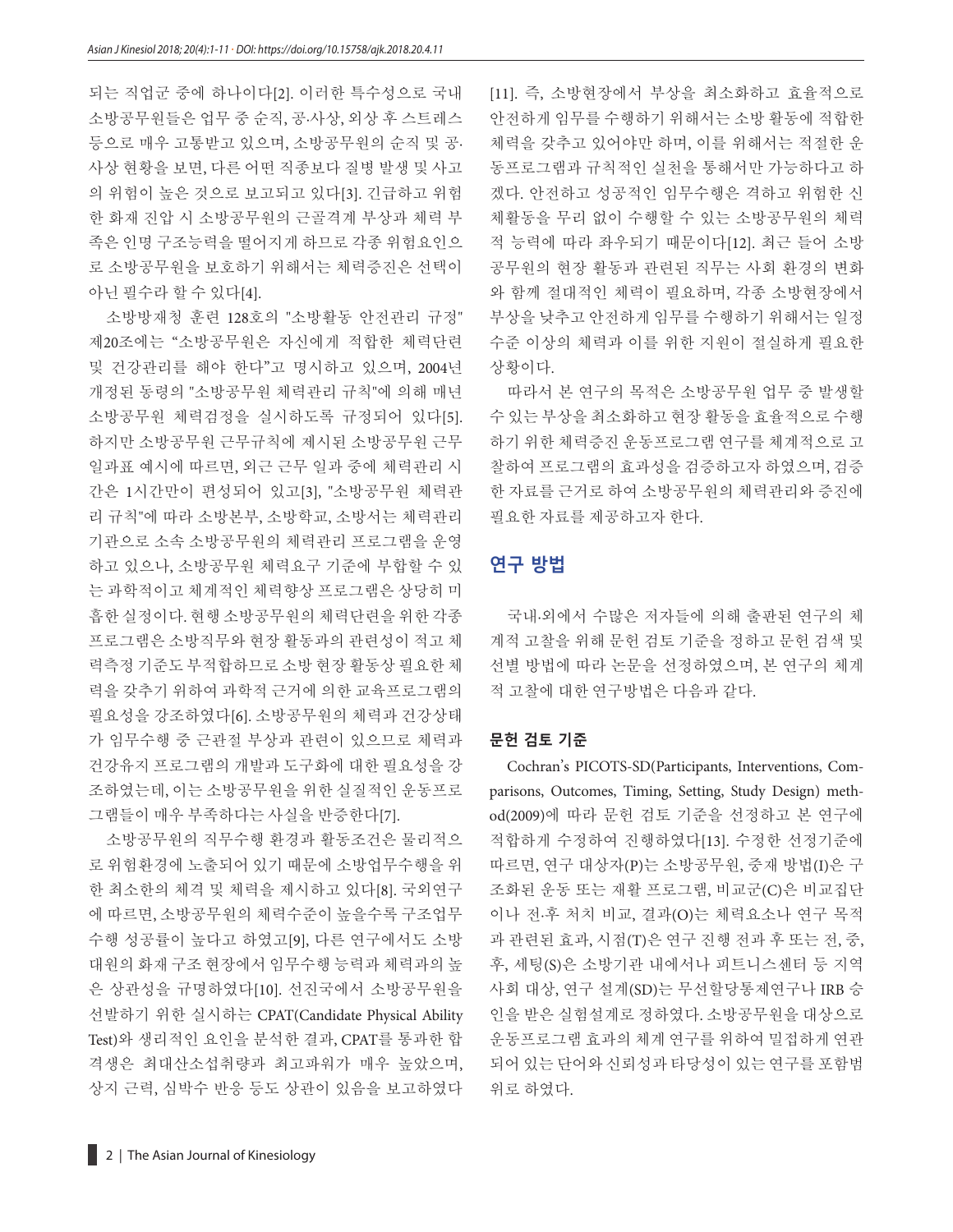#### **문헌 검색 및 선별 방법**

문헌 검색은 Cochran's PICOTS-SD method에 가이드 라인에 따라 수정된 주요어인 소방공무원, 운동프로그 램, 재활프로그램 중심으로 국외 논문 검색 사이트(PubMed, Medline, Science Direct, Google Scholar)와 국내 논문 사이트(국회도서관, RISS, KISS, DBPIA)에서 2001년부터 2018년 2월까지 연구된 논문을 중심으로 검색하였다. 연구자의 검토과정을 거쳐 국문과 영문으로 작성되지 않 은 논문 및 이전 발표한 자료를 바탕으로 다시 게재한 논 문은 배제하였다.

#### **결과**

국외논문은 PubMed, Medline, Science Direct, Google Scholar 검색 사이트에서 문헌 검색을 통하여 firefighter 분 류에서 5176개의 논문을 검색하였고 다음으로 제목을 통한 firefighter exercise, firefighter rehabilitation, firefighter fitness 분류에서 1820개의 논문을 선별하였으며, 그 중 firefighter exercise program, firefighter rehabilitation program 분류를 통해 744개의 논문을 검색하였다. 다음으로 제목 과 요약본을 통해 관련성을 검토하였으며, 전문 소방공 무원, 무작위 선별하여 실시한 실험연구, IRB승인을 받은 논문 총 6편을 선정하였다. 국내논문은 국회도서관, RISS, KISS, DBPIA 검색사이트를 이용하여 소방공무원을 주요 어로 하는 2348개의 논문을 검색하였고 그 가운데 소방 공무원의 운동, 체력, 재활과 관련 있는 논문 127편으로 선별하여 무선할당통제연구 방법으로 수행했거나 IRB에 승인된 실험논문 18개 중 배제 사항을 제외하고 2편을 선정하였다. 선정된 국외와 국내 논문 총 8편 가운데 저 자가 중복되고 연구방법과 내용이 동일하며 이미 발표된 논문을 다시 게재한 연구 한 편을 제외하고 최종적으로 7 편을 선정하였다.

소방공무원의 운동프로그램과 관련된 체계적인 고찰 을 위하여 선정한 7개의 논문은 가장 빠르게 출판된 시기 에 따라 영어 알파벳을 순서대로 부여하였으며, (Table 1) 에 요약하였다.

연구A[14]는 신임소방관을 대상으로 감독 하에 운동 프로그램을 진행하여 신체조성 및 체력의 변화를 살펴보 고자 하였다. 16주간의 운동프로그램은 ACSM(American College of Sports Medicine)과 NSCA(National Strength and Conditioning Association)에서 인증한 운동프로그램을 근

거로 하여 감독 하에 실시하였다. 1시간 동안 실시하는 운동프로그램은 심혈관계 컨디셔닝, 근체력, 직무와 관 련된 활동, 복부/등 컨디셔닝 중심으로 구성하였다. 체력 평가로 신체조성은 7부위 피부두겹법으로 측정하고, 유 연성은 앉아 윗몸앞으로굽히기 검사로 실시하였다. 상 지 근력은 악력계로 측정하였으며, 상지 근지구력은 팔 굽혀펴기를 통해 평가하였다. 최대산소섭취량은 연령 으로 예측된 심박수의 85%에 도달했을 때 종료하는 최 대하 자전거에르고미터 검사 프로토콜을 통하여 산출하 였다. 연구 결과, 16주간 훈련 후 신입소방공무원의 제 지방(p≤0.007), 최대산소섭취량((p≤0.007), 근지구력 ((p≤0.007)과 유연성(p≤0.007) 모두 유의하게 향상되었 고, 체지방((p≤0.007)은 유의한 감소를 보여 직무에 필요 한 체력요소들이 향상됨을 나타냈다.

연구B[15]는 소방공무원은 정상인과 비교하여 대사 증후군 유병률이 4배 이상 높게 나타난 선행연구를 근거 로 대사증후군 위험요인을 낮추기 위한 목적에 따라 12 주간의 저혈당영양-체력프로그램을 진행하였다. 프로그 램에 참여한 소방공무원 가운데 대사증후군은 46.7%로 선행연구에서 제시한 결과와 유사하게 정상집단보다 높 은 유병율을 보였다. 운동프로그램은 자격을 갖춘 운동 지도자의 감독 하에 주에 2 시간 동안 실시하였으며, 유 연성 향상을 위한 스트레칭/요가운동, 저항/근력강화운 동, 최대심박수의 50-60%에 해당하는 심폐지구력 컨디 셔닝, 최대심박수의 60-70%에 해당하는 지방연소운동, 최대심박수의 70-80%에 해당하는 심폐지구력 강화운동 으로 구성하였다. 일상생활에서는 만보계를 착용하고 일 일 60-90분동안 저-중강도로 만보걷기를 권장하였으며, 매일 일지를 기록하고 주 1회 체중변화를 확인하였다. 운 동프로그램과 동시에 Mediterranean and DASH 식단 가이 드라인에 맞는 식단프로그램도 제공하였다. 인체계측과 대사증후군 위험요소는 프로그램 시작한 후 6 주와 12 주 에 측정하였고, 프로그램 종료 후 6 개월 후에 재측정하 였다. 저혈당영양-체력프로그램 시작 후에 체중, 체지방, 체질량지수, 인체둘레, 대사증후군의 위험요인과 유병율 이 유의하게 감소하였다(pr0.05). 프로그램이 종료되고 6개월에 다시 상승하는 경향을 나타냈으나 프로그램 시 작 전보다는 허리둘레를 제외하고 전반적으로 어느 정도 향상된 수치를 유지하였으며, 연구에서 제시한 프로그램 은 심혈관질환의 위험요인이 될 수 있는 대사증후군 유병 률 감소에 가장 긍정적인 결과를 가져왔다.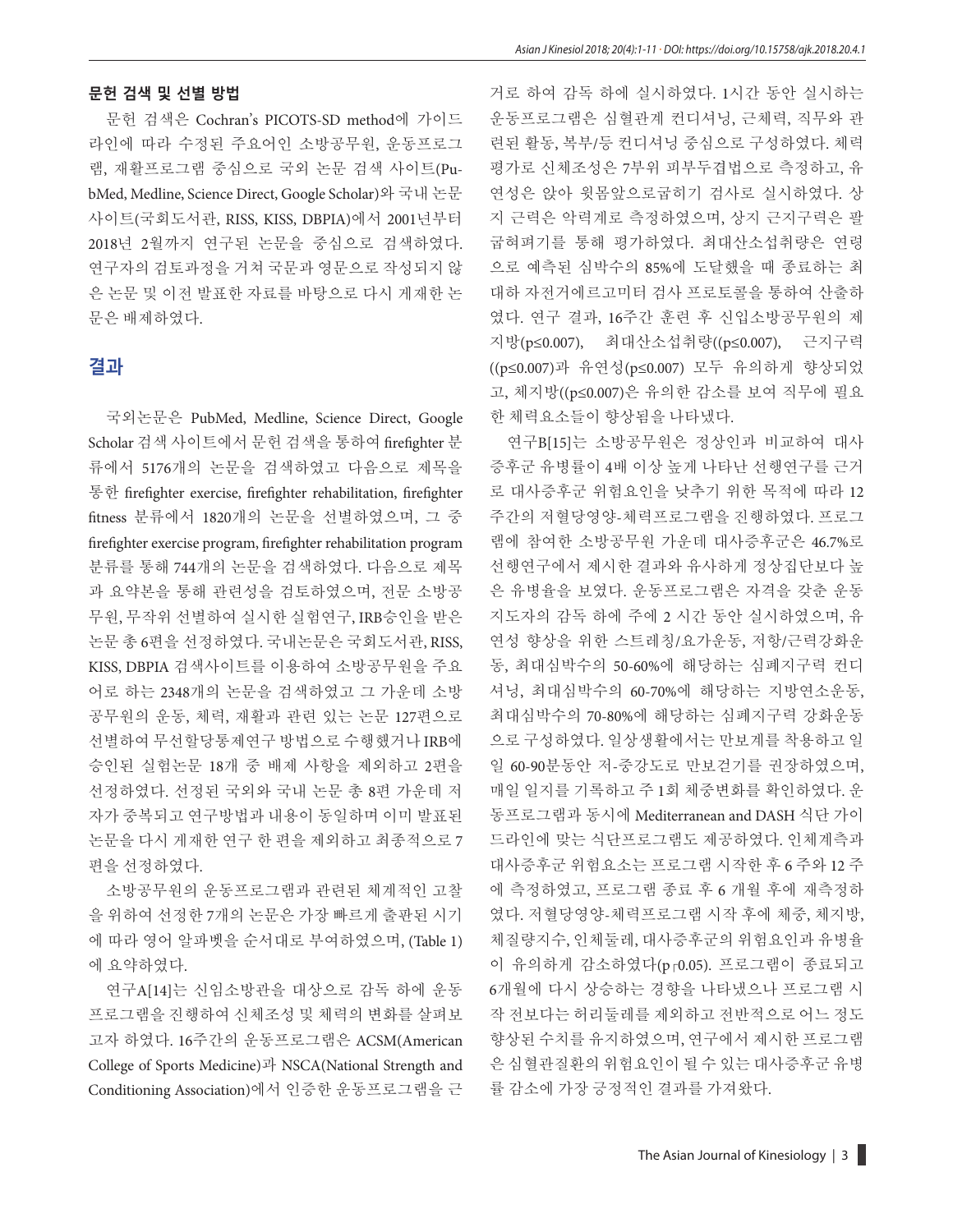| Reference<br>(year)      | Group<br>(N)                  | Age<br>(year)                    | Research object                                                                                                  | <b>Exercise protocols</b>                                                                                                                                                                                                                                                     | Analysis methods                                                                                                                                                                                                             | Outcome                                                                                                                                                                                                           |
|--------------------------|-------------------------------|----------------------------------|------------------------------------------------------------------------------------------------------------------|-------------------------------------------------------------------------------------------------------------------------------------------------------------------------------------------------------------------------------------------------------------------------------|------------------------------------------------------------------------------------------------------------------------------------------------------------------------------------------------------------------------------|-------------------------------------------------------------------------------------------------------------------------------------------------------------------------------------------------------------------|
| Roberts et al.<br>(2002) | Exercise<br>(115)             | $28.3 + 4.3$                     | Evaluate fitness<br>levels of rookie<br>firefighters                                                             | $1h \cdot d^{-1}$ , 3d $\cdot$ wk $^{-1}$ for 16 weeks<br>Supervised exercise program<br>Cardiovascular conditioning<br>$(20-30min)$<br>Muscle strength/endurance<br>$(20-30)$<br>Job-specific activities (20-<br>30)                                                         | V O max (submaximal cycle<br>ergometry)<br>body composition (skinfold<br>test)<br>flexibility (sit and reach test)<br>strength (hand grip) muscle<br>endurance (push-up)                                                     | ↑ V O2max (p ≤ 0.007)<br>$\uparrow$ Muscle strength (p=0.06)<br>↑ Flexibility (p≤0.007)<br>↑ Lean tissue mass (p ≤ 0.007)<br>$\downarrow$ Fat mass (p $\leq$ 0.007)                                               |
| Carey et al.<br>(2011)   | Exercise (75)                 | $42 + 7.5$                       | <b>Effect low</b><br>glycemic<br>nutritional fitness<br>program while on<br>duty to reverse<br>MetS <sup>a</sup> | 2-Hr weekly sessions 12-<br>week<br>stretching/flexibility ex.,<br>Resistance/strength training,<br>Cardiovascular training with<br>50%-80% THR <sup>b</sup><br>Daily activity (60 to 90 min)<br>with<br>acquiring 10,000 steps                                               | MetSa: waist ≥40 (M) or<br>≥35 inches (W), BP≥135 or<br>≥85mmHg, FBS ≥100mg/dl,<br>TG $\geq$ 150mg/dl, HDC-C <40<br>$(M)$ or $<$ 50 mg/dl $(W)$                                                                              | ↓ 3.2±1.6 vs 1.9±1.7 MetS<br>risk factors<br>$(p<0.01)$ at pre and post<br>$\downarrow$ WC <sup>c</sup> (2.4 inches)<br>$\downarrow$ SBP (10.8mmHg)<br>$\downarrow$ DBP (5.8mmHg)<br>$\downarrow$ FBS (21.8mg/dl) |
| Gwon HJ<br>(2013)        | Exercise (8)<br>Control (8)   | $45.1 \pm 2.2$<br>$41.6 \pm 4.2$ | Effect lumbago<br>rehabilitation<br>program on<br>firefighters with<br>LBP <sup>d</sup>                          | $25$ min, $2 \cdot d^{-1}$ , 4d $\cdot$ wk $^{-1}$ for 8<br>weeks<br>Core isometric exercise<br>(flexion and extension<br>reinforcement)<br>1-4-wk (10sec $\times$ 3rep/<br>exercise)<br>5-6-wk (12sec x ×rep /<br>exercise)<br>7-8-wk (15sec $\times$ 3rep/<br>exercise)     | Abodominal muscular<br>strenght (sit-up holding)<br>Back muscle strength (sit-<br>arch back holding)<br>Flexibility (sit and reach test)<br>Balance (single leg with eye<br>closed)<br>Pain scale (visual analogue<br>scale) | ↑ Abdominal muscle strength<br>$(p=0.013)$<br>↑ Back muscle strength<br>$(p=0.000)$<br>$\uparrow$ Flexibility (p=0.002)<br>$\uparrow$ Balance (p=0.000)<br>$\downarrow$ Pain scale (p=0.012)                      |
| Mayer et al.<br>(2015)   | Exercise (54)<br>Control (42) | $37.6 \pm 9.8$<br>$31.3 \pm 8.0$ | <b>Effect supervised</b><br>worksite exercise<br>while on duty on<br>back and core<br>muscle                     | 10min, 2d·wk <sup>-1</sup> for 24weeks<br>4 Core isometric exercise (6-<br>$8sec \times 5rep / set$<br>1 Progressive resistance<br>exercise for back extension<br>(6 angle setting) plus usual<br>fitness program<br>Control group participants<br>only usual fitness regimen | Back muscular endurance<br>(modified Biering-Sorensen<br>Test)<br>Core muscular endurance<br>(plank Test)                                                                                                                    | ↑ Back muscular endurance<br>$(p=0.21)$<br>↑ Core muscular endurance<br>$(p=0.006)$                                                                                                                               |

ªMetS: Metabolic Syndrome; ʰTHR: Target Heart Rate; ʿWC: Waist Circumference; ªLBP: Low Back Pain; °BIA: Bioeletrical Impedance Analysis; ˈ<br>Leg Raise; ºSM: Shoulder Mobility; ʰTSP: Trunk Stability Push-Up; ˈRS: Rotary Sta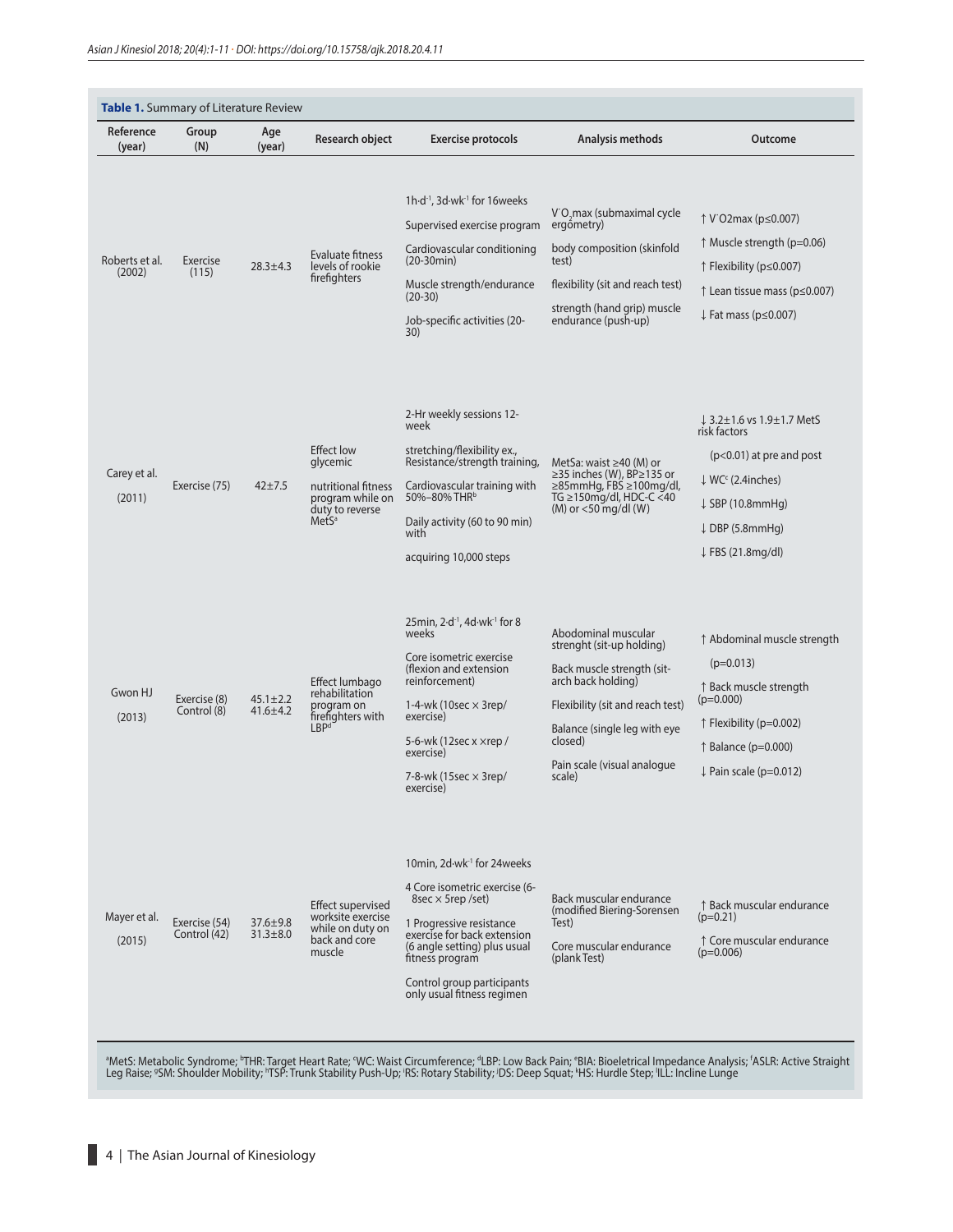| Table 1. Summary of Literature Review (cont.) |                                                   |                                   |                                                                                      |                                                                                                                                                                                                                                                                                                         |                                                                                                                                                                                                                                                          |                                                                                                                                                                                                                 |  |  |  |  |
|-----------------------------------------------|---------------------------------------------------|-----------------------------------|--------------------------------------------------------------------------------------|---------------------------------------------------------------------------------------------------------------------------------------------------------------------------------------------------------------------------------------------------------------------------------------------------------|----------------------------------------------------------------------------------------------------------------------------------------------------------------------------------------------------------------------------------------------------------|-----------------------------------------------------------------------------------------------------------------------------------------------------------------------------------------------------------------|--|--|--|--|
| Reference<br>(year)                           | Group<br>(N)                                      | Age<br>(year)                     | <b>Research object</b>                                                               | <b>Exercise protocols</b>                                                                                                                                                                                                                                                                               | Analysis methods                                                                                                                                                                                                                                         | Outcome                                                                                                                                                                                                         |  |  |  |  |
| May and<br>Nuzzo<br>(2015)                    | Supervised<br>exercise (36),<br>control (28)      | $36.1 \pm 10.0$<br>$31.8 \pm 8.5$ | Effect worksite<br>exercise while on<br>duty on lumbar<br>multifidus muscle          | 10-15 $min$ , 2d $·$ wk $-1$ for<br>24weeks<br>4 Core isometric exercise (6-<br>8sec $\times$ 5rep /set)<br>1 Progressive resistance<br>exercise for back extension<br>(75°, 60°, 45°, 30°, 15° or<br>0°/set) plus usual fitness<br>program<br>Control group participants<br>only usual fitness regimen | Lumbar multifidus<br>muscle cross-sectional<br>area and asymmetry<br>(ultrasonography)                                                                                                                                                                   | No significant differences<br>between the groups by<br>baseline and scores L4 and L5<br>lumbar multifidus muscle and<br>asymmetry values                                                                        |  |  |  |  |
| Pawlak et al.<br>(2015)                       | Supervised<br>exercise<br>$(11)$ ,<br>Control (9) | $35.0 \pm 6.6$<br>$42.3 + 5.6$    | Effect tactical on-<br>duty program on<br>fitness and<br>occupational<br>performance | 1hr, 2-3d·wk <sup>1</sup> , for 12weeks<br>Dynamic and static<br>stretching, circuit training<br>strength and endurance,<br>cardiovascular exercise<br>10-15rep/exercise(work:rest<br>ratio $1:1$ )                                                                                                     | Body composition (WC <sup>c</sup> , BIA <sup>e</sup> )<br>V O <sub>,</sub> peak (submaximal<br>treadmill protocol)<br>Muscular strength (hand<br>qrip)<br>Fexibility (sit and reach test)<br>Task-specific performance (6<br>simulated fire ground test) | $\downarrow$ Fat mass (-10.5%)<br>↑ Cardiovascular fitness<br>$(5.5\%)$<br>↑ Muscular strength (7.5%)<br>↑ Flexibility (9.3%)f<br>↓ Time to completion on 4<br>of 6 tasks<br>$(-7.5%)$                          |  |  |  |  |
| Stanek et al.<br>(2017)                       | Corrective<br>exercise (65)                       | $40.4 \pm 8.4$                    | Effect corrective<br>exercise on<br>functional<br>movement screen<br>(FMS) scores    | ≥3d·w <sup>-1</sup> , self-monitored for<br>8 weeks<br>4-week progressive<br>correcitve exercise plus<br>prescribed program<br>FMS (Squating, stepping,<br>bending, pushing, and<br>shoulder & spinal ratation)<br>and prescribed program                                                               | <b>FMS</b> score<br>Mobility (ASLR <sup>f</sup> & SM <sup>g</sup> )<br>Stability (TSP <sup>h</sup> & RS <sup>i</sup> )<br>Advanced movements (DS <sup>j</sup> ,<br>$HSk$ , & ILL <sup>I</sup> )                                                          | ↑ FMS score (pre:<br>$12.09 \pm 2.75$ ,<br>post: $13.66 \pm 2.28$<br>$\uparrow$ Stability (pre: 4.13±1.21,<br>post: $4.55 \pm 0.83$<br>↑ Advanced movements (pre:<br>$4.45 \pm 1.28$ , post:<br>$5.36 \pm 1.29$ |  |  |  |  |

ªMetS: Metabolic Syndrome; ʰTHR: Target Heart Rate; ʿWC: Waist Circumference; ªLBP: Low Back Pain; ªBIA: Bioeletrical Impedance Analysis; ʿASLR:<br>Active Straight Leg Raise; ºSM: Shoulder Mobility; ʰTSP: Trunk Stability Pus

연구C[16]는 허리통증이 있는 40대 소방공무원을 대 상으로 재활프로그램을 진행하였다. 무작위로 할당된 실 험군 8명과 통제군 8명에 대하여 프로그램 전후에 체격, 근력, 유연성, 평형성, 주관적 통증정도를 측정하였다. 허 리통증 재활프로그램은 8주간 주 4일동안 하루 2회 허 리 굽힘근 강화운동과 폄근 강화운동을 중심으로 총 25 분간 실시하였다. 1주차에서 4주차까지 동작 당 10초간 3회, 5주에서 6주차까지는 동작 당 12초간 3회, 7주차부 터 8주차까지는 동작당 지속시간 15초간 3회로 시간을 증가시키면서 부하량을 늘려 나갔다. 재활프로그램 후 실 험군은 복부근력과 등근력 모두 유의한 향상을 보였으며

(p=0.013, p=0.00), 유연성 검사에서도 실험군은 운동 후 유의한 향상(p=0.00)을 보였다. 평형성 변화에서도 실험 군이 유의한 향상을 보였으며(p=0.00), 주관적 통증정도 에서도 실험군은 운동 후 통증정도가 감소하였으며, 집 단 간에서도 유의한 차이가 나타났다(p=0.012). 소방공 무원에서 빈번하게 발생하는 허리통증을 완화시키고자 실시한 재활프로그램을 통해 허리 근력과 주관적 통증이 긍정적으로 감소하는 결과를 보여 프로그램의 효과를 입 증하였다.

연구D[17]도 소방공무원의 허리통증을 예방하기 위 해 실험군 54명과 통제군 42명을 무선할당으로 분류하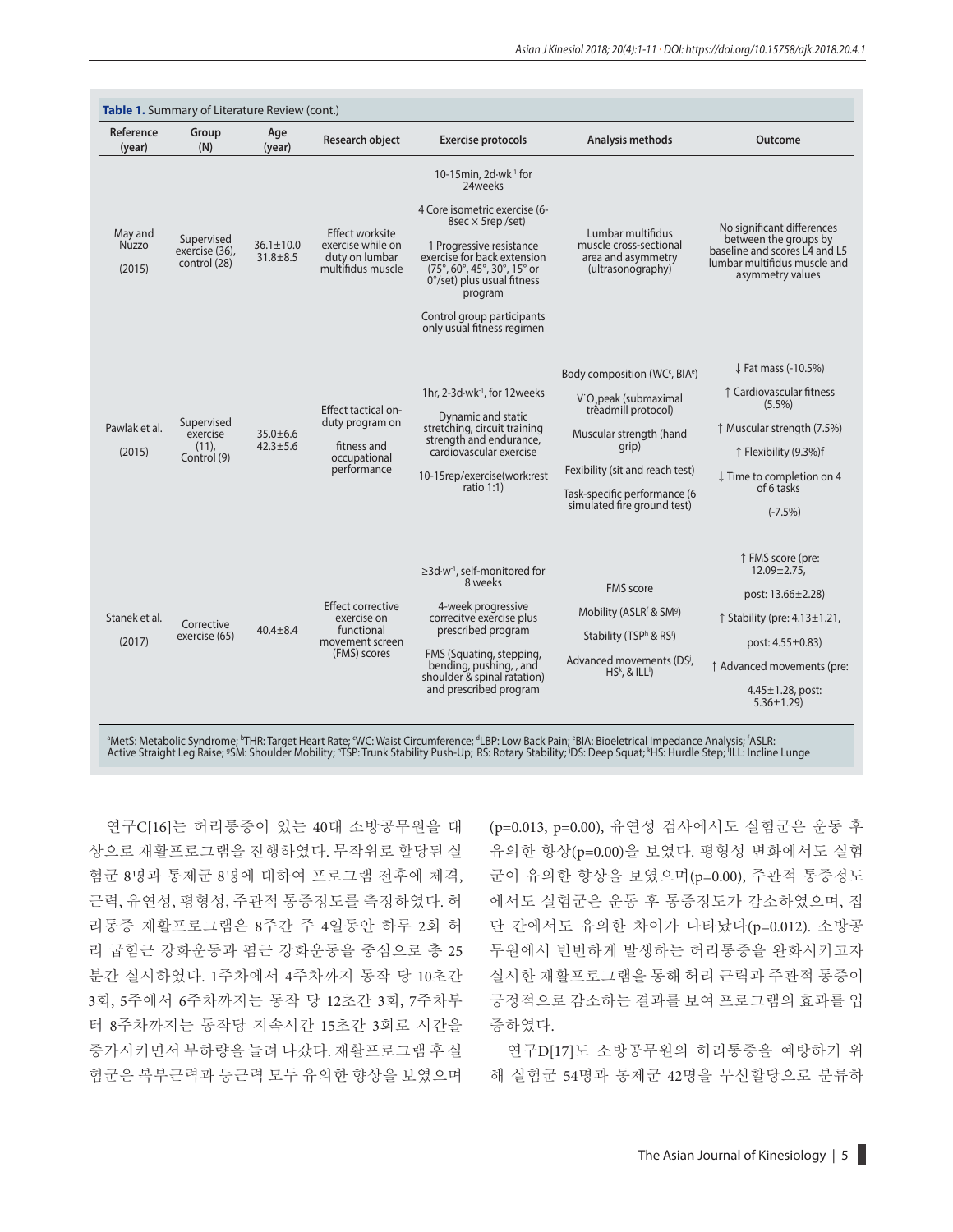고 코어근육과 등근육의 근지구력을 향상시키는 운동프 로그램을 실시하였다. 운동전문가의 감독 하에 24주간 주 2회 근무지 내에서 동일하게 실시하였다. 무작위로 할 당된 실험군에서는 4가지의 코어운동(Cat camel, Birddog, Curl-up, Side bridge)과 각도 별 등폄 운동(75°, 60°, 45°, 30°, 15°, 0°)으로 구성하였다. 코어운동은 한 동작 당 6-8 초를 유지하는 것을 5번씩 반복하고 등폄 운동은 6개의 각도별로 편심성 수축, 동심성 수축, 등속성 운동을 각 4 초씩 지속하여 12초간 근지구력을 강화시키도록 구성하 였다. 실험군과 통제군 모두 일상적인 신체활동은 허용 하였다. 운동프로그램 후 modified Biering-Sorensen 검사 를 통해 등폄근육이 12% 강화됨을 확인하였고(p=0.21), plank 검사로 코어 근지구력도 운동 후에 21%나 유의하 게 향상되는 결과를 확인하였다(p=0.006). 허리통증 환 자는 아니지만 코어와 등 근육의 강화로 소방공무원에서 빈발하는 허리통증 예방을 위한 운동프로그램의 유효성 이 검증되었다.

연구E[18]는 연구D[17]의 동일한 연구자가 허리 뭇갈 래근의 비대와 근단면적의 비대칭을 살펴보기 위하여 실 시하였다. 프로그램을 위하여 운동군 36명, 비교군 28명 으로 무선할당하여, 24주간 일주일에 2번 10-15분 정도 소방기관에서 실시하였다. 운동프로그램은 연구D와 동 일하게 코어근육과 등근육의 근지구력을 향상시키는 위 한 목적으로 실시하였다. 운동프로그램이 끝난 후 초음 파를 통해 비교한 결과에서 허리 뭇갈래근의 비대와 허 리 좌·우측의 비대칭 정도는 유의하게 변화되지 않았다. 연구결과, 연구자가 구성한 운동프로그램이 허리 뭇갈래 근과 근육 단면적의 비대칭 정도가 향상되는 효과성은 검 증되지 않았다.

연구F[19]은 소방공무원을 운동군 11명과 대조군 9 명을 무선할당으로 나누고 직무 수행에 맞도록 새롭게 고안한 서킷트레이닝의 효과를 알아보기 위하여 12주간 의 감독 하에 진행하였다. 체력은 최대산소섭취량 측정 을 통한 심폐능력, 악력계를 이용한 상지근력, 앉아윗몸 앞으로굽히기 검사를 통한 유연성을 평가하였다. 모의 화 재진압 검사로는 6가지의 소방현장업무와 관련이 있는 활동(계단오르기, 호스끌기, 강제진입, 사다리연장하기, 장비운반하기, 희생자구조하기)을 최대한 빨리 수행하는 것으로 측정하였다. 서킷프로그램은 스트레칭 동작을 포 함한 정적스트레칭과 동적스트레칭, 근력과 근지구력의 서킷트레이닝, 심폐지구력운동으로 구성하였으며, 일주

일에 2-3회 1시간동안 진행하였다. 운동 동작과 휴식은 1:1 비율로 하여 동작 당 10-15회를 반복할 수 있도록 실 시하였다. 12주 후 운동집단에서 체지방량(-10.5%), 심 폐체력(5.5%), 근력(7.5%), 유연성(9.3%)이 상당히 향상 되었고 모의 화재진압 6가지 활동 중에 4가지는 시간이 단축되는 결과(-7.5%)를 가져왔다. 소방공무원에 적합하 게 개발한 서킷트레이닝이 체력과 현장활동과 관련된 업 무활동에서도 효과적임을 입증한 연구이다.

연구G[20]은 소방공무원의 부상 예방을 위하여 8주 간 주 3회 개별화된 교정운동프로그램을 실시하고 Functional Movement Screen(FMS) 점수 변화로 기능체력에 대 한 향상을 증명하고자 하였다. FMS는 7가지 기능적 동작 패턴으로 효과성을 검증하기 위한 평가 도구이며, FMS 운동 패턴은 소방공무원의 직무 기술과 관련이 있는 쪼 그려 앉기, 걷기, 굽히기, 밀기, 어깨와 척추 회전운동으로 구성하였다. 각 평가는 7가지 FMS 기능적 움직임에 대한 종합 점수로 계산하며, 개별적 FMS검사는 가동성, 안정 성, 숙련된 움직임으로 3개 범주로 분류하였다. 가동성에 대한 평가는 active straight leg raise(ASLR)와 shoulder mobility(SM), 안정성에 대한 평가는 trunk stability push-up- (TSP)과 rotary stability(RS), 숙련된 움직임 평가에는 deep squat(DS), hurdle step(HS), inline lunge(IL)를 실시하였다. 8주 후 56명의 소방공무원의 결과를 살펴보면 FMS의 점 수는 유의하게 향상되었고(p<0.001), 안정성과 숙련된 움직임 검사에서도 운동 전보다 향상되어 각각 유의한 차 이가 나타났다((p<0.05, (p<0.001). 연구를 통해 소방공 무원에게 필요한 기능체력의 향상을 위해서 실시한 교정 운동프로그램의 필요성을 강조하였다.

#### **논의**

본 연구에서 분석한 논문들은 Cochran's PICOTS-SD의 지침에 따라 문헌 검토 기준을 정하여 선정한 연구들로 오류와 편향됨을 최소화하려고 노력하였다. 질적 수준이 나 신뢰할 만한 결과를 바탕으로 소방공무원을 위한 운동 프로그램의 효과성을 검증할 수 있었으며, 연구E를 제외 하고 연구 목적에 따라 모두 긍정적으로 변화되는 결과를 확인할 수 있었다.

연구A[14]은 신입소방공무원을 대상으로 감독 하에 실시한 운동프로그램이 신체조성과 체력 전반적인 부 분에 향상을 가져왔다. 소방업무를 수행하기 위해서는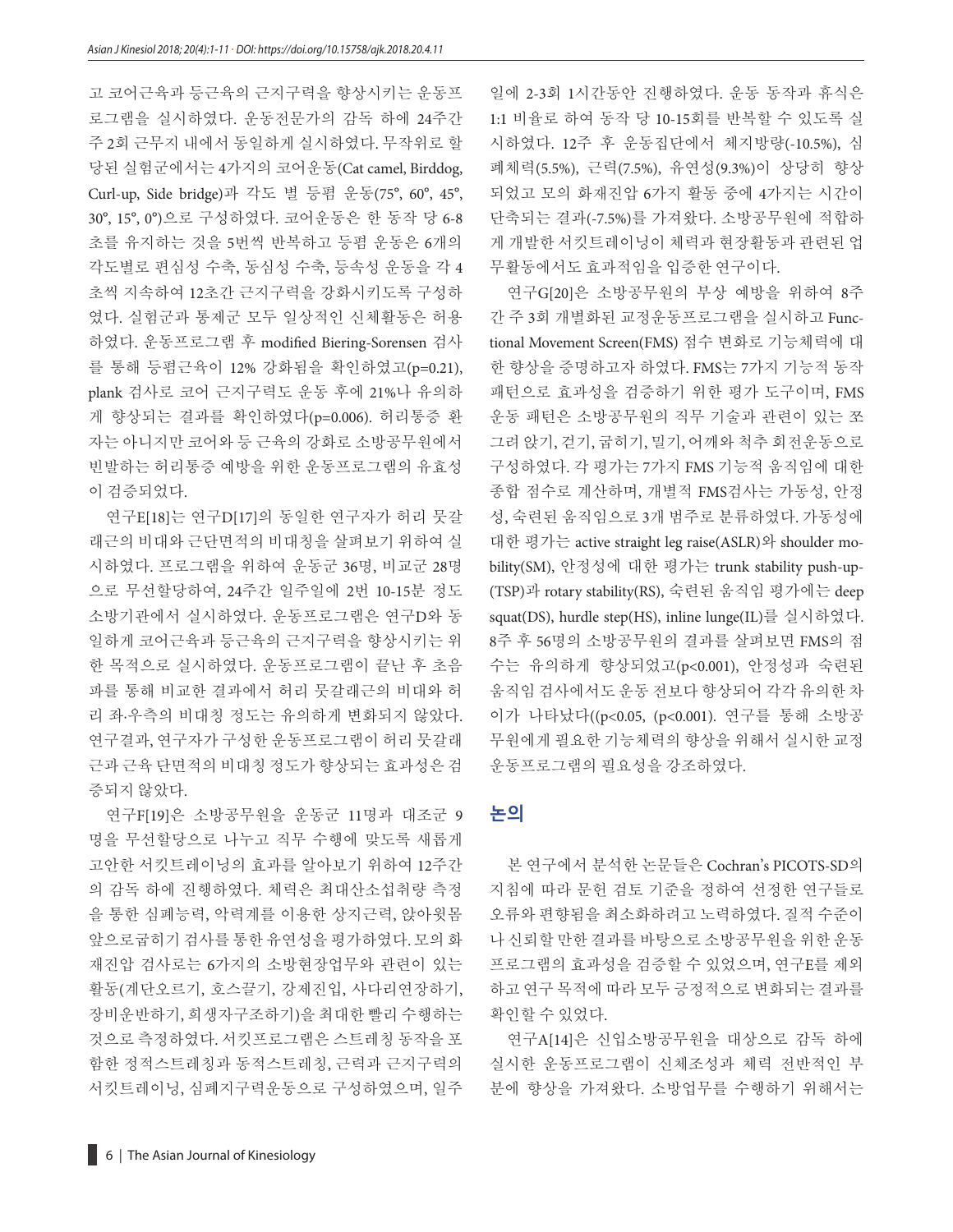심폐지구력의 가장 중요한 지표인 최대산소섭취량이 45mg·kg-1min-1 정도는 되어야 하는데[21], 운동프로그 램 시작 전 신임소방공무원들은 화재 진압 임무를 수행 하는 데 충분한 심폐능력을 갖추지 못했으나 16주 훈련 프로그램을 통해 최대산소섭취량이 45±6mg·kg-1min-1 증가하여 28%까지 향상되는 결과를 보였다. 뿐만 아니 라 근체력, 유연성 모두 향상되었고 체지방 감소와 제지 방이 증가하여 소방공무원의 직무를 효율적으로 수행할 수 있도록 긍정적인 결과를 보였다. 프로그램 진행 후 화 재진압 등 위급한 상황에서 보다 안전하게 현장활동을 수 행할 수 있는 심폐능력에 도달했다는 것에 가장 큰 시사 점이 있는 연구라 할 수 있다. 진행된 프로그램이 20대 후 반의 신임공무원을 대상으로 하여 강도설정을 다소 높게 한 것으로 여겨지나 향후 운동프로그램을 구성할 때는 연 령, 체력수준, 다른 업무 활동 등을 고려하여 개별화된 프 로그램으로 보완된다면 특히, 체력이 저하된 소방공무원 들의 화재진압이나 응급구조 시 부상이 많이 줄어들 것으 로 여겨진다. 통제집단 없이 운동 전후를 비교한 부분에 대해서는 논문의 제한점이나 소방공무원을 대상으로 운 동프로그램을 시도한 거의 최초의 논문이라는 것에 의의 를 둘 수 있을 것이다.

연구B[15]는 소방기관에서 근무시간에 실시한 논문 이며, 이후 연구D,E,F[17,18,19]도 모두 소방기관에서 실 시하여 운동프로그램의 효과를 살펴본 논문들이다. 소방 공무원의 직무 특성상 교대근무나 응급상황 발생 등 개인 적으로 운동프로그램 실천하는데 어려움이 있기 때문에 같은 기관에서 실시함으로써 동일하게 지도하고 동기부 여와 실천율을 높이고자 한 것으로 보인다. 대사증후군 이 있을 경우 심혈관계 질환 발생 위험성이 2배 정도 높기 때문에 대사증후군 발생과 합병증 예방을 위한 체계적인 관리가 필요하다는 연구[22]와 소방공무원이 다른 직업 군에 비해 직무상 스트레스와 심장 부담 등으로 대사증후 군 유병율이 높게 나온다는 결과를 근거로 하여 체력 증 진보다는 대사증후군 유병률 감소를 위해 시도된 연구라 할 수 있다. NCEP-ATP III 보고(2002)에서는 대사증후군 의 위험인자에 스트레스나 영양불균형과 함께 운동부족 도 원인이라고 하였으며[23], 식이조절과 더불어 규칙적 인 운동은 근력증가와 혈중 지질 개선으로 대사증후군 합 병증 위험을 감소시키는 것으로 운동을 통한 체력관리의 중요성을 강조하였다[24]. 운동의 효과에 대한 선행연구 와 유사하게 연구B에서도 프로그램 진행 후 6주에 가장 효과적인 변화를 가져왔으며, 12주 프로그램 종료 후 6 개월 후에도 허리-엉덩이둘레와 체지방, 혈압, 중성지방 은 향상된 수치를 유지하였다. 프로그램 종료 후에 다시 상승하는 경향이 나타나긴 했지만 대부분의 위험요소가 여전히 기준치보다 낮은 결과를 보여 저혈당영양-체력프 로그램은 대사증후군의 유병률이 높은 소방공무원에서 도 낮아질 수 있을 것으로 보인다. 아쉬운 부분은 대사증 후군 유병률에 주로 초점을 두어 체력에 대한 평가를 하 지 않았으나 체력의 효과성도 검증했다면 더욱 의미있는 연구가 되었을 것으로 여겨진다. 동일한 근무기관에서 동 일한 스케줄로 식이조절까지 병행했으므로 신체조성과 함께 체력적인 부분도 분명히 향상을 보였을 것으로 판단 된다. 질병에 대한 주의도 필요하지만 직무상 체력이 절 대적으로 요구되는 직업인 만큼 체력 관리와 평가가 지속 적으로 이루어져야 할 것이다. 운동 형태, 강도 등 운동프 로그램에 대한 상세한 설명이 없었지만 향후 체력부분에 좀더 초점을 맞추어 구조화된 운동프로그램을 구성하고 정기적으로 평가 관리한다면 신체적인 능력을 갖추게 되 고 부상이나 질병의 위험도 감소시킬 뿐만 아니라 만성질 환의 위험에서도 긍정적인 영향을 미칠 수 있는 과학적인 프로그램이라 생각된다.

화재진압이나 응급구조 등 강제로 진입하거나 인명을 구조하는 실제 현장에서는 사람을 들거나 무거운 물건을 이동시켜야 하는 경우가 종종 발생하며, 구조과정에서 잘 못된 자세로 여러 신체부위에 부상이 발생하게 된다[25]. 소방직무에 부상 빈도가 높은 부위는 허리로 조사되었으 며[27,27], 연구C,D,E[16,17,18]는 이러한 선행연구 결 과를 바탕으로 하여 허리통증이나 허리통증을 예방하기 위한 운동프로그램을 실시하였다.

연구C[16]은 허리통증이 있는 소방공무원을 대상으 로 재활프로그램을 실시한 연구로 허리 근력에 초점을 맞 추어 허리 근력강화 운동으로 구성하여 진행하였다. 허 리통증과 관련이 있는 굽힘근과 폄근 강화 운동을 실시하 였으며 허리 근지구력과 주관적 통증지표에 향상을 보였 다. 8주간 주 2회 25분이라는 짧은 기간의 중재에 비하면 상당히 의미있는 결과라고 할 수 있다. 소방공무원의 직 무상 허리 통증과 근골격계 부상이 발생하기 이전에 예 방 차원에서 구성하고 근력과 더불어 심폐지구력이나 유 연성 등이 추가적으로 보완된다면 소방공무원이 부상으 로 인한 직무변경, 조기 은퇴나 불필요한 의료비 지출 등 에 매우 긍정적인 영향을 미칠 수 있을 것으로 여겨진다.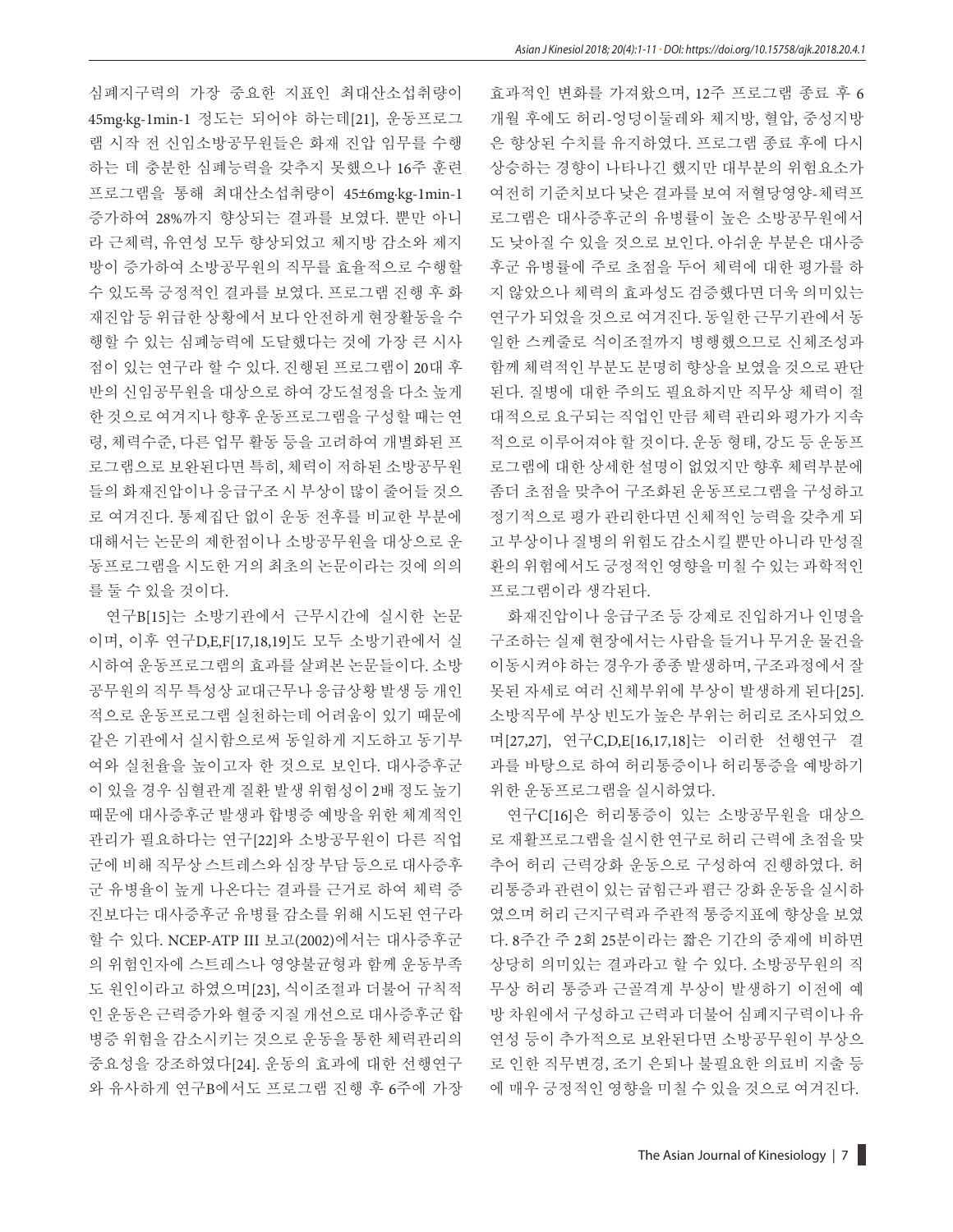연구D[17]는 소방공무원들의 허리통증을 예방하기 위한 목적으로 24주 후 집단을 나누어 소방기관에서 등 과 코어근육의 근지구력 강화 운동을 진행하였다. 프로그 램 진행 후, 엎드린 상태에서 등근육으로 지탱하는 modified Biering-Sorensen 검사에서 등근육이 12% 향상되는 결과를 보였으며, plank 동작을 통한 검사를 통해 코어 근 력도 21% 향상되는 결과를 보였다. 24주 프로그램으로 기간이 다소 긴 경향은 있으나 프로그램은 일주일에 2번, 10분의 짧은 시간 동안 실시한 것으로 근무지 내에서 단 체로 실시하기에는 매우 효율적이며 더 큰 동기부여가 되 었을 것으로 판단된다. 연구D는 소방기관에서 실시하였 지만 운동프로그램이나 평가방법도 간단하여 개별적으 로 진행해도 진행상 큰 어려움이 없을 것으로 보여진다. 소방공무원의 특수한 직무상 빈발하는 허리통증을 예방 할 수 있는 근력 강화 운동으로 안전하고 효과적인 프로 그램임을 확인하는 연구라 할 수 있겠다. 추후 소방공무 원을 대상으로 운동프로그램을 구성할 때 근무지 내에서 할 수 있는 프로그램으로 개발한다면 시간을 효율적으로 활용하고 참여자들이 동시에 실시할 수 있으므로 동기부 여와 그룹 내 참여율도 높여 더욱 긍정적인 결과를 예측 할 수 있을 것으로 보인다.

연구E[18]는 연구D[19]에서 소방공무원의 코어 안정 성과 등 근육에 긍정적인 영향을 가져온 결과를 바탕으로 동일한 연구자가 동일한 방법으로 프로그램을 실시하여 허리 근육의 단면적에 대한 변화를 검증하고자 하였다. 일반인을 대상으로 한 연구에서 허리 통증은 허리의 뭇갈 래근과 연관성이 높다는 보고들[28,29]을 근거로 운동프 로그램을 통해 소방공무원의 허리 뭇갈래근의 크기와 비 대칭적인 면을 확인하고자 하였다. 프로그램 실시 후 허 리 뭇갈래근의 비대와 허리 좌·우측의 비대칭 정도는 유 의한 차이가 나타나지는 않았다. 기본적으로 일반인에 비 해 소방공무원은 근육량이 많으며, 허리통증 환자가 아니 라 정상인을 대상으로 한 운동프로그램으로 근비대나 대 칭 문제에 변화를 가져오기엔 한계가 있었던 것으로도 보 인다. 또한 허리 뭇갈래근은 허리근육 가운데 가장 심부 에 있는 근육으로 일반화된 운동프로그램으로 비대해지 기가 어려울 수 있으며 허리 주위의 다른 근육들을 함께 살펴보는 것도 의미가 있을 것으로 여겨진다. 연구 대상 자를 허리통증이 있는 소방공무원으로 실시하거나 프로 그램 구성요소들을 다르게 적용해간다면 긍정적인 변화 도 기대할 수도 있었을 것으로 생각된다. 연구E에서 실시

한 운동프로그램이 허리 뭇갈래근의 단면적과 비대칭에 변화는 나타나지 않았지만 코어에 중심이 되는 근육으로 소방활동에 있어서도 중요한 역할을 할 것으로 여겨지며, 뭇갈래근을 포함한 코어 근육을 강화하기 위한 프로그램 구성은 반드시 포함되어야 할 것으로 판단된다.

연구F[19]는 기존 서킷 트레이닝에 대한 효과적인 결 과[30,31]를 바탕으로 소방공무원에게도 적용하고자 하 였다. 새롭게 개발한 서킷트레이닝을 12주간 실시하고 화재진압이나 구조 환경에서 작업 수행력을 검증하고자 한 연구로 현장업무에 대한 실질적인 효과성을 확인하기 위한 중요한 시도라 할 수 있다. 소방기관에서 진행한 서 킷트레이닝 후 모의 화재진압검사에서 100%의 향상을 가져왔으며, 이는 실제 업무를 수행할 때 체력적인 피로 감이나 부상 등에 매우 긍정적이라 할 수 있다. 또한 연 구B,D,E[15,17,18]와 동일하게 근무지에서 실시한 프로 그램으로 본 연구의 서킷트레이닝에 가장 큰 장점은 실 제 현장에서 사용하는 장비인 사다리, 소방호스, 소방도 구 등을 활용할 수 있었다는 것이다. 실제 현장에서 사다 리를 세우고 연장하기나 소방호스를 연결하는 등의 동작 을 트레이닝 프로그램을 통해 실시하여 현장에서 장비를 신속하고 친숙하게 사용할 수 있도록 2차적인 효과도 가 져왔을 것으로 보인다. 소방공무원들은 화재현장이나 구 조상황에서 10층 계단을 빠른 속도로 뛰어올라야 하는 심폐체력과 인명구조를 위해 사람을 엎고 탈출해야 하는 상당한 근력이 요구되는 상황이 빈번하게 발생한다. 서킷 트레이닝을 통해 모의 화재진압 수행력이 향상되었다는 것은 현장에서도 수월한 대처가 가능할 수 있다는 것을 의미한다. 연구에서 아쉬운 부분은 서킷트레이닝에 대한 상세한 운동프로그램이 제시되지 않아 향후 본 연구를 기 초로 서킷트레이닝을 구성할 때 구체적인 동작을 구현하 는데 다소 어려움이 있을 것으로 보인다.

연구G[20]은 56명의 소방공무원을 대상으로 운동프로 그램과 개별화된 프로그램을 제공하고 FMS 점수와 기능 체력이라고 할 수 있는 가동성, 안정성, 숙련된 움직임 등 의 변화를 분석하였다. 8주간의 프로그램으로 통해 참가 자의 운동 능력, 안정성, 숙련된 움직임에서는 유의한 향 상을 가져왔으나 가동성에는 유의한 차이가 없는 것으로 나타났다. 소방공무원의 현장 특수성을 감안하여 기능체 력을 살펴본 것에 대해서는 의의가 있으나 특히 개인체 력에 따른 개별화된 프로그램 구성을 강조한 연구라 할 수 있다. 연구에서 2명의 개별화된 프로그램을 예로 제시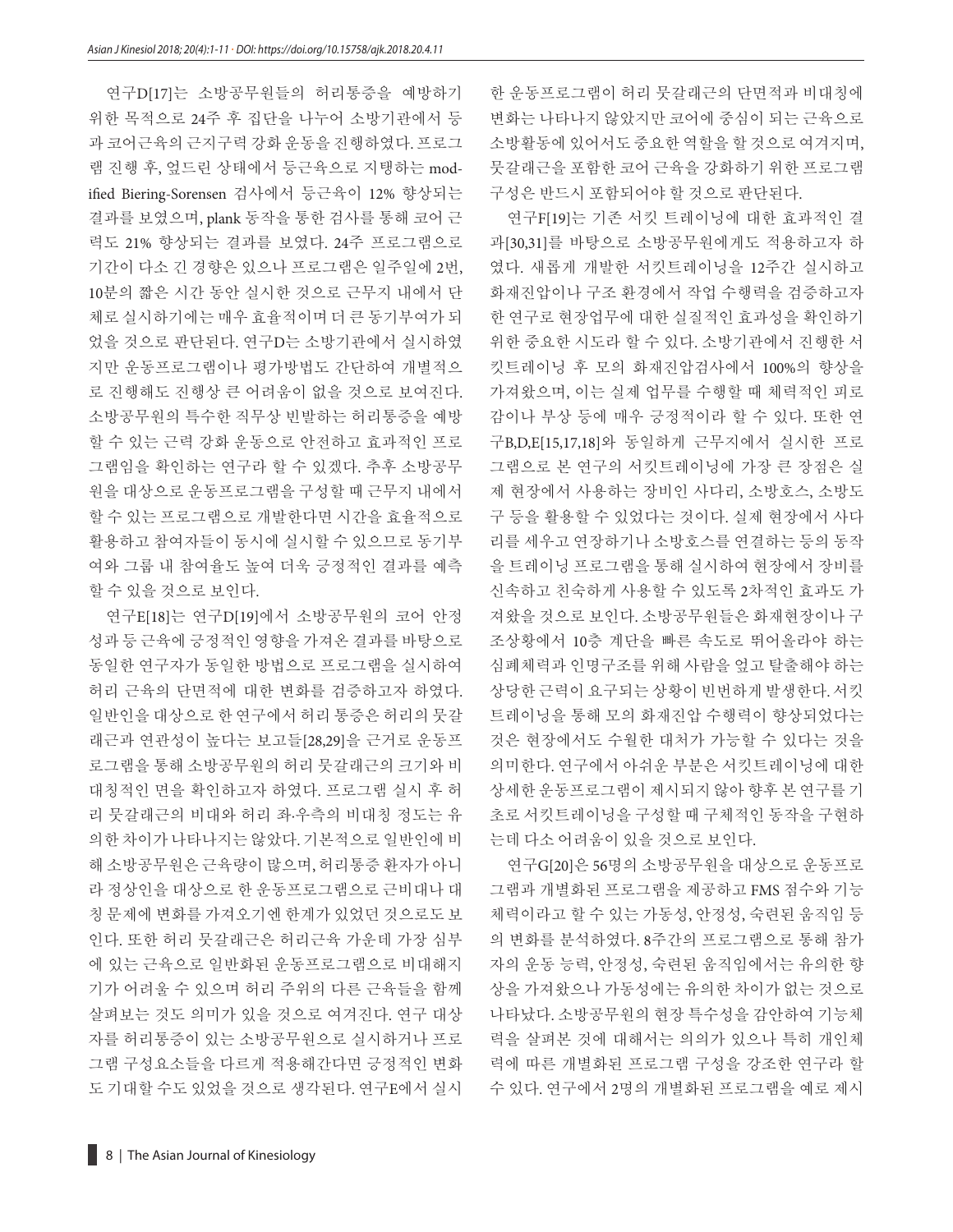하였는데 프로그램 구성에 상당한 차이를 보여 결과도 프 로그램에 따라 매우 달라질 수 있을 것으로 예측된다. 8 주동안 운동프로그램을 실시하는 과정에서 self-monitoring으로 진행하였는데 운동전문가의 감독과 지도 하에 실시한 프로그램보다는 체계적인 부분이나 동기부여 면 에서 제한점으로 작용했을 가능성이 있어 보인다. 연구 B,D,E,F[15,17,18,19]와 같이 소방기관에서 동시에 진행했 다면 동기 부여도 되고 실천율도 높아져 더욱 긍정적인 결 과를 가져왔을 것이라 사료된다. 또한 프로그램의 구성이 근력 위주로 되어 있어 가동성 향상을 위해서는 근력과 더 불어 민첩성이나 평형성 등의 부분도 강조되어야 할 것으 로 보인다.

본 연구의 체계적인 고찰은 소방공무원을 위한 운동프 로그램을 구성할 때 객관적인 근거를 제공할 수 있으며 운 동프로그램을 계획하고 지도할 때 적절한 운동형태, 기 간, 부하 양 등 운동전문가의 의사결정에 중요한 역할을 할 수 있을 것으로 여겨진다. 현재까지 소방공무원을 대 상으로 운동프로그램에 대한 많은 연구들이 되어오고 있 지 않으나 소방공무원의 특수한 직무를 고려하여 기존 연 구를 바탕으로 후속 연구들이 더욱 활발하게 진행되어야 할 것으로 사료된다.

### **결론**

체계적 선별과정을 통해 선정된 7편의 논문을 토대로 고찰을 한 결과, 소방공무원을 대상으로 한 운동과 재활 프로그램의 중요성을 확인할 수 있었고 체력증진과 부상 예방에 필요한 정보를 얻을 수 있었다. 소방공무원의 체력 을 증진시키고 부상을 최소화하기 위해서는 반드시 자격 을 갖춘 운동전문가의 지도 하에 실시되어야 하며, 심폐지 구력, 근체력 위주의 운동이 필수적으로 포함되어야 하겠 다. 부상 빈도가 높은 허리통증을 위해 코어운동과 등운동 의 효과적인 변화를 확인할 수 있었으며 근체력 가운데 코 어와 등근력 운동도 함께 구성되어야 할 것이다. 기존 연 구에서 제시한 운동프로그램을 근거로 과학적으로 한층 더 진보된 프로그램 개발이 매우 필요하며, 상당한 체력 이 요구되는 소방공무원의 직무를 고려할 때 적극적인 운 동참여와 실천율을 높일 수 있는 국가적인 지원이 가장 중 요한 요소라 할 수 있겠다.

#### **Acknowledgments**

본 연구는 순천향대학교 학술지원비(2018)와 한국소방 산업기술원의현장중심형소방활동지원기술개발사업의 지원을 받아 연구되었음(MPSS-소방안전-2017-87).

#### **Conflicts of Interest**

The authors declare no conflict of interest.

#### **References**

- 1. Kim SG. A Study on the job stress of fire officers. [Master's dissertation]. [Seoul, Republic of Korea]: Dankook Universtsity Graduate School of Policy and Business Administration; 2002.
- 2. Petersen A, Payne W, Phillips M, Netto K, Nichols D, Aisbett B. Validity and relevance of the pack hike wildland firefighter work capacity test: a review. Ergon. 2010; 53(10):1276-85.
- 3. Oh CU. Fire officer physical enhancement program status quo and development plan. [Master's dissertation]. [Seoul, Republic of Korea]: Korea National Sport University Graduate School of Sports and Leisure Studies; 2013.
- 4. Kim JM. A Study on the body state and improving the physical fitness of fire officials. [Master's dissertation]. [Seoul, Republic of Korea]: Korea National Sport University Graduate School of Sports and Leisure Studies; 2005.
- 5. Hong SK. The setting of physical fitness test items for the job performance of firefighter's. [PhD dissertation]. [Incheon, Republic of Korea]: Incheon National University Graduate School; 2010
- 6. Seong BJ, Ko BG, Kim JH, et al. Development of physical fitness program for firefighters. NSPC. Report on the assignment task. 2008.
- 7. Kim NI, Jang JH, Seong KH, et al. Aerobic exercise capacity and isokinetic muscle strength on duty form in firefighters. JKSAE. 2002; 6(1):17-32.
- 8. Ko BG. The relationship between firefighting performance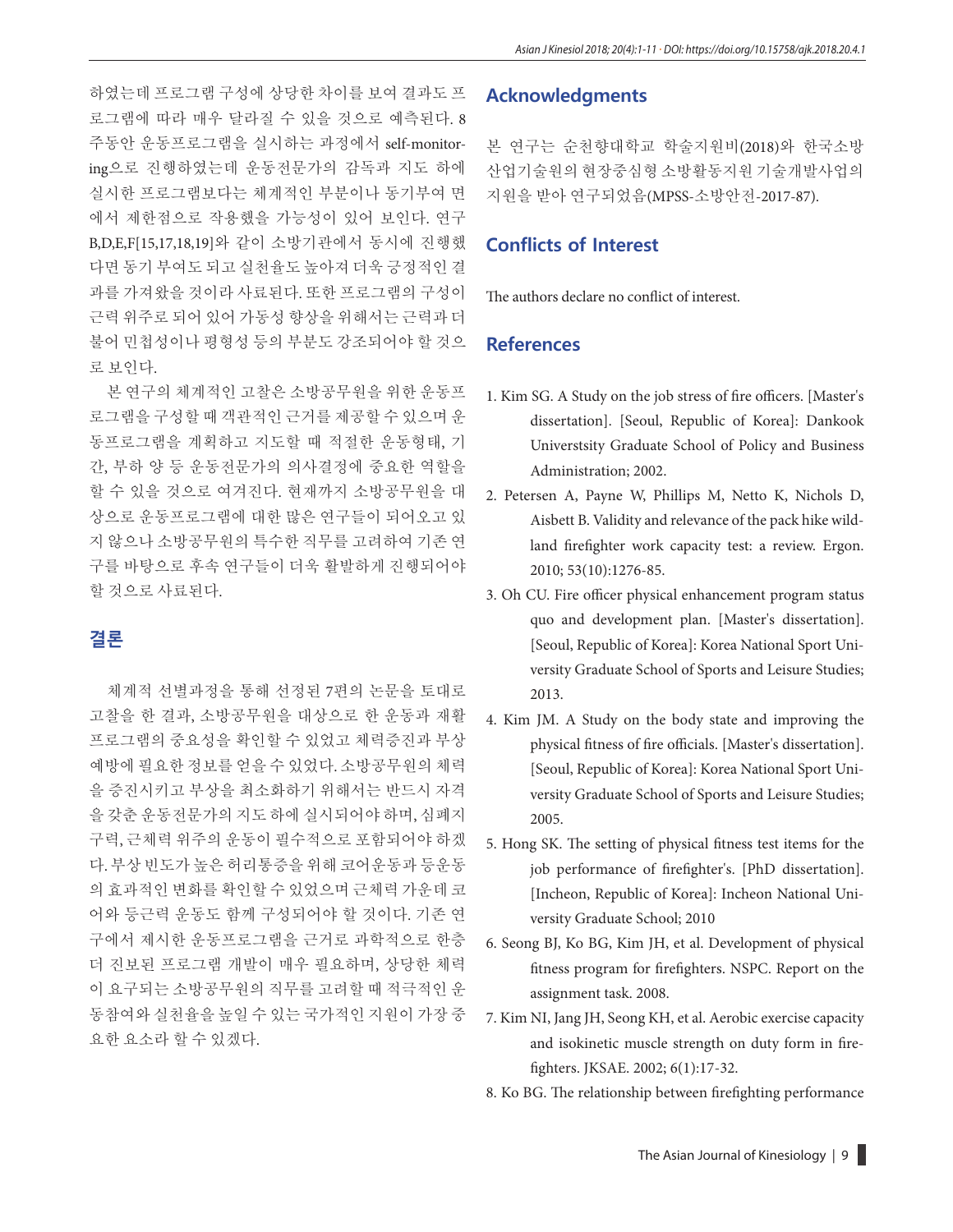and physical fitness. KJSS. 2006; 17(1):66-74.

- 9. Myhre LG, Tucker DM, Bauer DH, et al. Relationship between selected measures of physical fitness and performance of a simulated firefighting emergency task. 1997, http://www.dtic.mil/dtic/tr/fulltext/u2/ a319915.pdf
- 10. Michaelides MA, Parpa KM, Thompson J, Brown B. Predicting performance on a firefighters ability test from fitness parameters. RQES. 2008; 79(4):468-75.
- 11. Sheaff AK, Bennett A, Hanson ED, et al. Physiological determinants of the candidate physical ability test in firefighters. J Strength Cond Res. 2010; 24(11):3112-22.
- 12. Jo GH, Lee BE, Lee SH. Relationship between firefighting suppression tasks and physical fitness. Disaster Prev Res. 2004; 6(3):139-49.
- 13. Cochrane Handbook for Systematic Reviews of Interventions. 2009, http://www.cochrane-handbook.org
- 14. Roberts MA, O'dea J, Boyce A, Mannix ET. Fitness levels of firefighter recruits before and after a supervised exercise training program. J Strength Cond Res. 2002;16(2):271-7.
- 15. Carey MG, Al-Zaiti SS, Liao LM, Martin HN, Butler RA. A low-glycemic nutritional fitness program to reverse metabolic syndrome in professional firefighters: results of a pilot study. J Cardiovasc Nurs. 2011; 26(4):298-304.
- 16. Gwon HJ. The effects of the lumbago program on the muscular pain and the function of firefighters with back pain. [Master's dissertation]. [Kangwon, Republic of Korea]: Kangwon National University Graduate School of Industry and Science; 2013.
- 17. Mayer JM, Quillen WS, Verna JL, Chen R, Lunseth P, Dagenais S. Impact of a supervised worksite exercise program on back and core muscular endurance in firefighters. Am J Health Promot. 2015; 29(3):165-72.
- 18. Mayer JM, Nuzzo JL. Worksite back and core exercise in firefighters: effect on development of lumbar multifidus muscle size. Work. 2015; 50(4):621-7.
- 19. Pawlak R, Clasey JL, Palmer T, Symons TB, Abel MG. The effect of a novel tactical training program on physical fitness and occupational performance in firefighters. J

Strength Cond Res. 2015; 29(3):578-88.

- 20. Stanek JM, Dodd DJ, Kelly AR, Wolfe AM, Swenson RA. Active duty firefighters can improve Functional Movement Screen (FMS) scores following an 8-week individualized client workout program. Work. 2017; 56(2):213-20.
- 21. Gledhll N, Jamnik VK. Characterization of the physical demands of firefighting. Can J Sports Sci. 1992; 17:207-13.
- 22. Gami AS, Witt BJ, Howard DE, et al. Metabolic syndrome and risk of incident cardiovascular events and death: a systematic review and meta-analysis of longitudinal studies. J Am Coll Cardiol. 2007; 49(4):403-14.
- 23. National Cholesterol Education Program (NCEP) Expert Panel on Detection, Evaluation, and Treatment of High Blood Cholesterol in Adults (Adult Treatment Panel III). Third report of the national cholesterol education program (NCEP) Expert panel on detection, evaluation, and treatment of high blood cholesterol in adults (Adult Treatment Panel III) final report. Circulation. 2002; 106(25):3143-3421.
- 24. Pitsavos C, Panagiotakos D, Weinem M, Stefanadis C. Diet, exercise and the metabolic syndrome. Rev Diabet Stud. 2006; 3(3):118-26.
- 25. Butler RJ, Contreras M, Burton LC, Plisky PJ, Goode A, Kiesel K. Modifiable risk factors predict injuries in firefighters during training academies. Work. 2013;  $46(1):11-7.$
- 26. Nuwayhid I, Stewart W, Johnson J. Work activities and the onset of first-time low back pain among New York City fire fighters. Am J Epidemiol. 1993; 137(5):539- 48.
- 27. Gentzler M, Stader S. Posture stress on firefighters and emergency medical technicians associated with repetitive reaching, bending, lifting, and pulling tasks. Work. 2010; 37(3):227-39.
- 28. Beneck GJ, Kulig K. Multifidus atrophy is localized and bilateral in active persons with chronic unilateral low back pain. Arch Phys Med Rehabil. 2012; 93(2):300-6.
- 29. Hides JA, Gilmore C, Stanton WR, Bohlscheid E. Multifidus size and symmetry among chronic LBP and